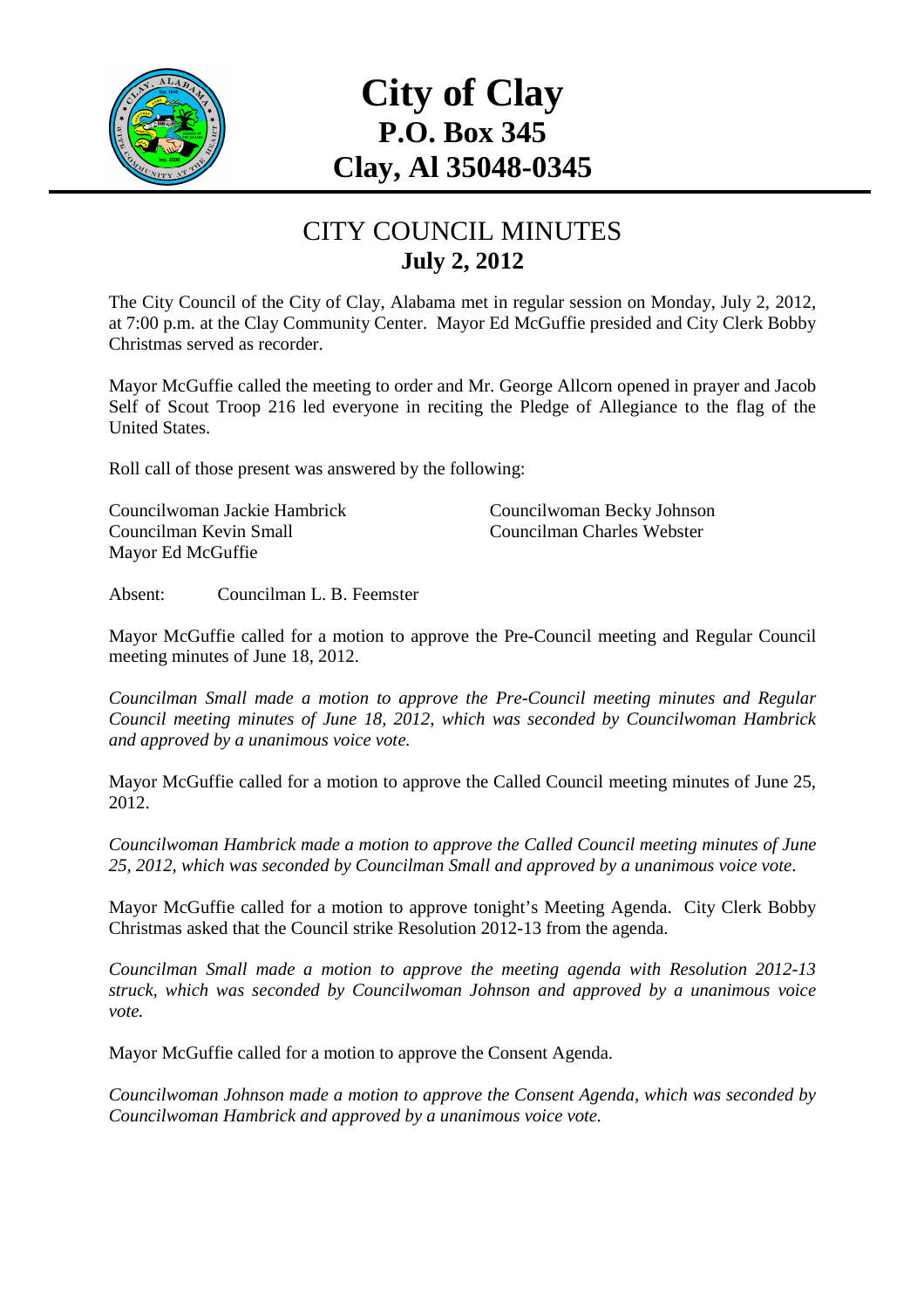

Under **Scheduled Public Comments**, Mayor McGuffie introduced Sergeant Jack Self who identified himself as a representative of Alabama's First Response Radio. Sergeant Self announced that Alabama's First Response radio provides a central avenue for coordinating relief in the event of a natural disaster. It also communicates latest news to local media outlets as well as other vital information such as shelter and road closure information. They also have a website and a mobile app for smart phones.

Sergeant Self referred to Mr. Kenn Galbreath for more detailed information. Mr. Galbreath stated that the mobile app and website have ICE information, GPS location, utility information, and evacuation routes as well as Amber Alerts and information on the yellow dot program all linked together in a single app. He stated that they plan to begin a community awareness campaign by visiting schools and community meetings. 97.3 FM is the home for the show Heart at Home, which is the sister show for Alabama First Response Radio.

Under **Reports from Standing Committees** Councilman Feemster was not present for a report from the **Public Safety Committee**.

Councilwoman Hambrick was recognized for a report from the **Committee on Community Development, Environmental, Historical, Library and Seniors.** Councilwoman Hambrick asked Senior Citizens Director Linda Love for a report on the Seniors. Ms. Love stated that there is nothing new at this time. Councilwoman Hambrick stated that the main room, kitchen and hallways of the Seniors Center have been in need of being repainted and that Linda Love has gathered three quotes. Councilman Small asked for clarification about the quotes. After further review of the quotes, Councilwoman Hambrick asked Linda Love if the term "materials" constitutes paint. Linda Love answered affirmatively.

*Councilwoman Hambrick made a motion that Plummer's Home Improvement, the lowest bidder, be awarded \$1,050.00 from the Seniors Fund for labor and materials to paint the Seniors Center's main room, kitchen and two hallways. Councilman Small seconded the motion, and it was approved by a unanimous voice vote.*

Councilwoman Hambrick then discussed Library Director Karen Moody's request for additional part time staff because of the growth the library has seen in recent years. Councilwoman Johnson asked if the hours would be set or flexible. Karen Moody answered that a schedule would be set, but still flexible.

*Councilwoman Hambrick made a motion to hire a part time employee for 30 hours per pay period at \$10.00 per hour on a trial basis to be reviewed in six months' time. Councilman Small seconded the motion and it was approved by a unanimous voice vote.* 

Under **Committee on Annexation, Business, Census, Planning & Zoning and Schools**, Councilwoman Johnson reported that the Chamber of Commerce Luncheon would be held on July 17 at the Grayson Valley Country Club. She announced that the Chamber and City have been working together to set up a neighborhood watch program. Councilwoman Johnson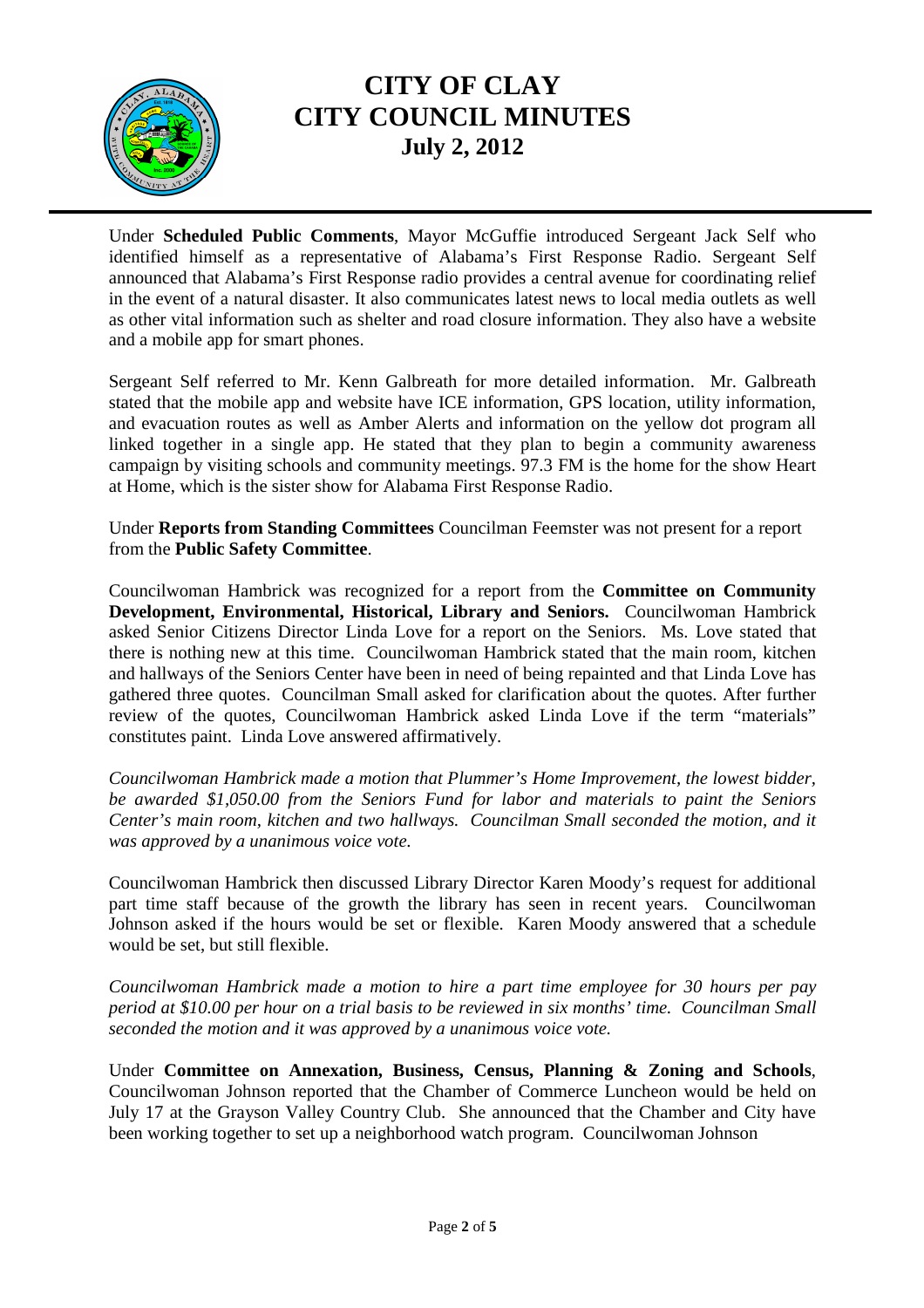

discussed a proposal from Tina Tidmore for managing the information on the City's website.

*Councilwoman Johnson made a motion for the Mayor to enter into an agreement with Tina Tidmore to manage the City of Clay website*.

Councilman Webster asked if Ms. Tidmore could also include the Consent Agenda on the City's website. Councilwoman Johnson answered affirmatively.

*Councilwoman Johnson amended her previous motion to include putting the Consent Agenda on the website. The amended motion was seconded by Councilman Webster and approved by a unanimous voice vote.* 

Under **Committee on Building Inspections, Sanitation, Streets and Utilities** Councilman Kevin Small announced that he continues to work through the paving bids and the Public Works Department has begun working on patching projects.

Councilman Webster was recognized for a report from the **Committee on Parks and Recreation**. He discussed the Council's agreement to give the Chamber of Commerce \$5,000.00. He then presented a yearlong agreement between the City and the Chamber of Commerce.

*Councilman Webster made a motion to approve the agreement with the Chamber of Commerce which was seconded by Councilman Small and approved by a unanimous voice vote.* 

Councilman Webster went on to say that the Fishing Rodeo was a huge success and the state recommends buying grass carp for weed control.

*Councilman Webster made a motion to buy 400 grass carp from Southern Lake Management for \$2,050.00, including delivery, which was seconded by Councilman Small and approved by a unanimous voice vote*.

Councilman Webster stated that over 30 resumes were submitted for the Park Superintendent position and interviews will begin the following week.

Under **Reading of Petitions, Applications, Complaints, Appeals, Communications, etc**. there was nothing to report.

Under the **City Clerk's Report**, City Clerk Bobby Christmas reported the account balances in the 4 & 5 Cent Gasoline Fund =  $\frac{62.579.44}{7}$  Cent Gasoline Fund = \$141.231.92; Capital Improvement Fund =  $$130.818.79$ ; Contractors Bond =  $$43.375.76$ ; General Fund = \$558,995.06; Library Fund = \$4,948.68; and Senior Citizens Fund = \$13,101.03.

Under **Resolutions, Ordinances, Orders and Other Business** Mayor McGuffie called for a motion to enter into unanimous consent.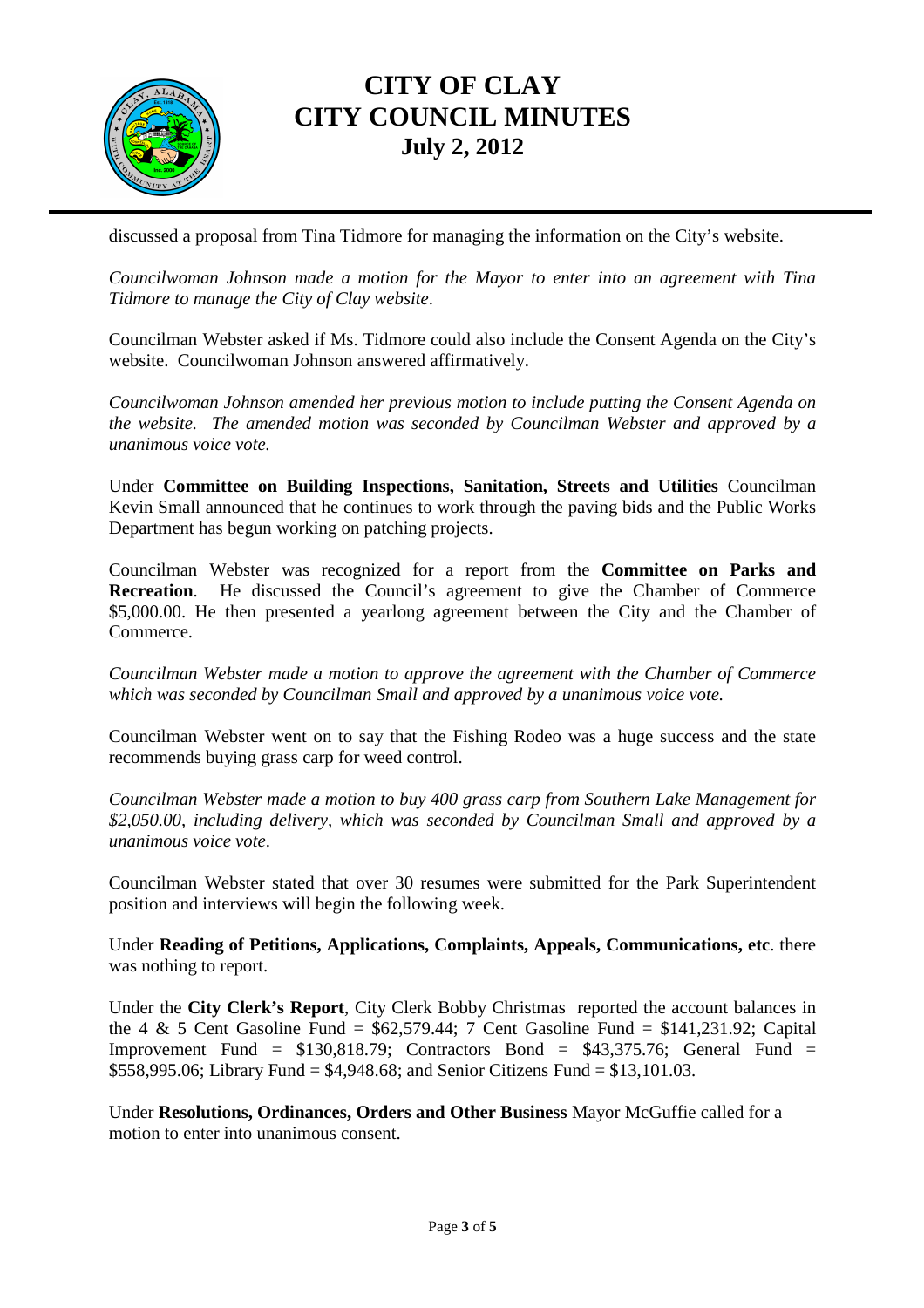

*Councilman Small made a motion to suspend the regular rules of order and enter into unanimous consent which was seconded by Councilwoman Johnson*.

That the motion was put before the council and a roll call vote was conducted with the results as follows:

Yeas: Councilmembers Hambrick, Johnson, Small, Webster, and Mayor McGuffie.

Nays: None.

Mayor McGuffie introduced Resolution 2012-11, A Resolution Appointing the City Clerk to Perform the Duties for Holding a Municipal Election As Required By State Law, which was read by City Clerk Bobby Christmas.

*Councilwoman Johnson made a motion to approve Resolution 2012-11 which was seconded by Councilwoman Hambrick.* 

That the motion was put before the council and a roll call vote was conducted with the results as follows:

Yeas: Councilmembers Feemster, Johnson, Small, Webster, and Mayor McGuffie.

Nays: None.

Mayor McGuffie introduced Resolution 2012-12, A Resolution Establishing the Use of Electronic Vote Counting Devices and the Use of Electronic Ballot Marking Devices, which was read by City Clerk Bobby Christmas.

#### *Councilwoman Johnson made a motion to approve Resolution 2012-12 which was seconded by Councilwoman Hambrick.*

That the motion was put before the council and a roll call vote was conducted with the results as follows:

Yeas: Councilmembers Hambrick, Johnson, Small, Webster, and Mayor McGuffie.

Nays: None.

Mayor McGuffie called an end to Unanimous Consent and called for **Public Comments** and there was no response.

Mayor McGuffie called for any **Mayor / Council comments** and recognized Councilman Webster who asked that everyone keep Councilman Feemster and Mr. Josh Clayton in their thoughts and prayers. Councilwoman Hambrick explained that Councilman Feemster had a stroke; however, the affected area appears to be much smaller than originally thought.

Councilman Webster thanked everyone for their thoughts and prayers for his broken ankle.

Mayor McGuffie read the Notice of Election of Municipal Officers.